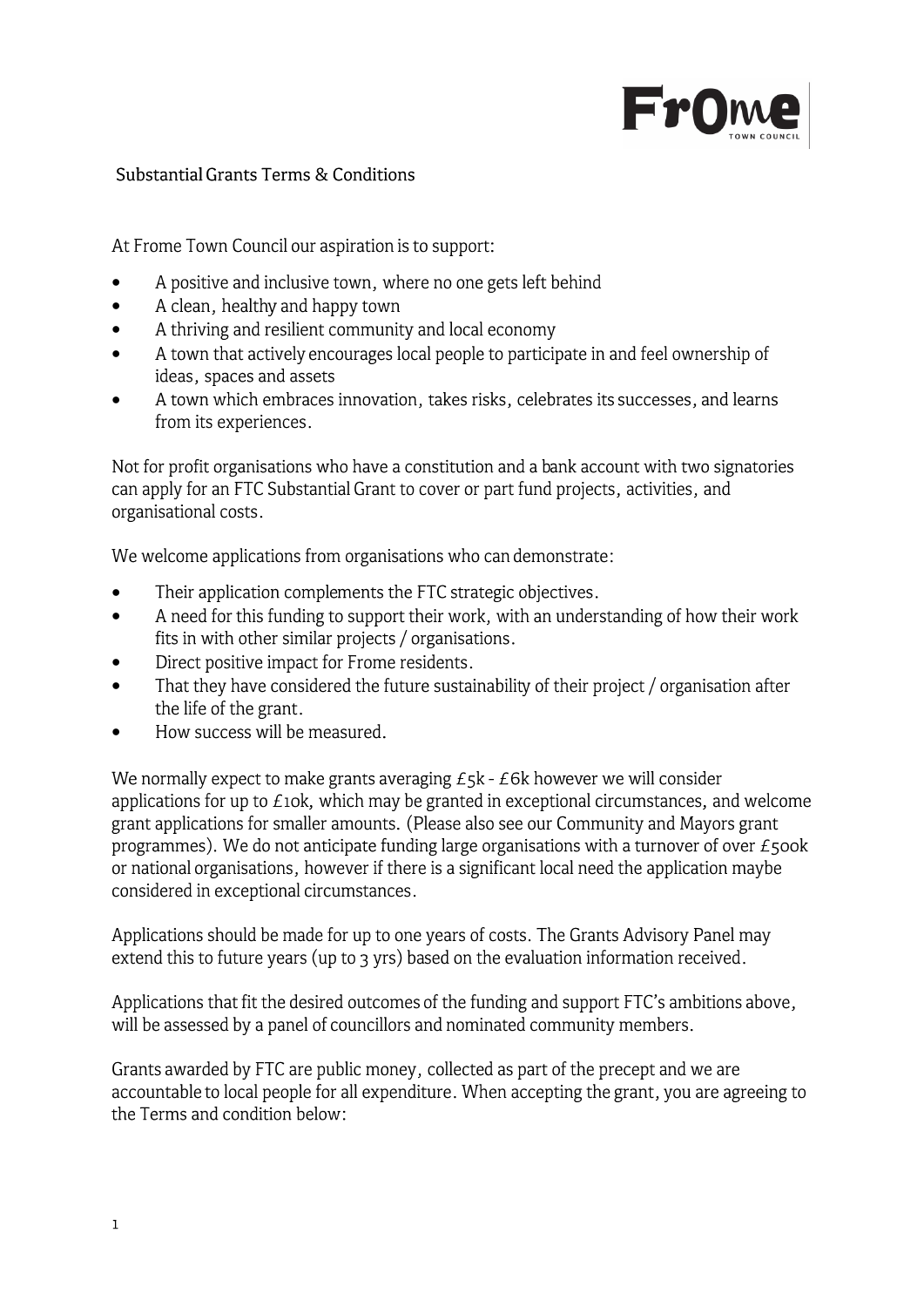## 1) Monitoring and Reporting

Organisations receiving grants are required to report on how the funds are spent against the project criteria and budget breakdown. A form will be provided, and you will be notified of the date by which it must be completed and returned.

Frome Town Council representatives may request to visit the project, to talk to staff, volunteers and participants to gain a better understanding of its merits and benefits to local people.

## 2) Payment Requirements

- a. Grants should be spent for the purposes stated on the application only
- b. Frome Town Council reserves the right to recall any grant given to an organisation which ceases to operate during the financial year for which the grant has been given
- c. The Council reserves the right to request a copy of invoices/receipts as evidence that expenditure has been incurred and under spends may need to be returned

## 3) Publicity Requirements

- a. Frome Town Council expects its logo to appear on published information about the funded project and to be mentioned in press and associated publicity and will ask for evidence to be provided for monitoring purposes.
- b. For our own publicity material, the Council may require photos with agreement from participants and may use the name of the organisation and project
- c. Frame Town Council will publish grants awarded and summarise the projects using information contained in the grant application form.
- 4) Other Terms & Conditions
	- a. Grant applications will only be considered where
		- i. The project or activity directly benefits residents within the parish boundaries of Frome.
		- ii. The specific project/ organisation costs are not funded by any other means by FTC, including PB
	- b. There is clear evidence of need for the project.
	- c. The organisation has clearly defined aims and objectives
	- d. The organisation has its own bank account with at least 2 authorised signatories
	- e. Grants cannot cover costs that have already been incurred
	- f. The organisation must be a non-party political and non-profit making. Individuals will not be funded
	- g. Applications from organisations and services which receive other sources of government and local government funding must demonstrate how the project differs from their core services and how the wider community is involved (for example schools must provide evidence that the project is not for the primary purpose of teaching its students)
	- h. All supporting documents are required to be submitted with the application form.
	- 1. The applicant must abide by all relevant laws and regulations. Frome Town Council reserves the right to request sight of the organisation's policies.